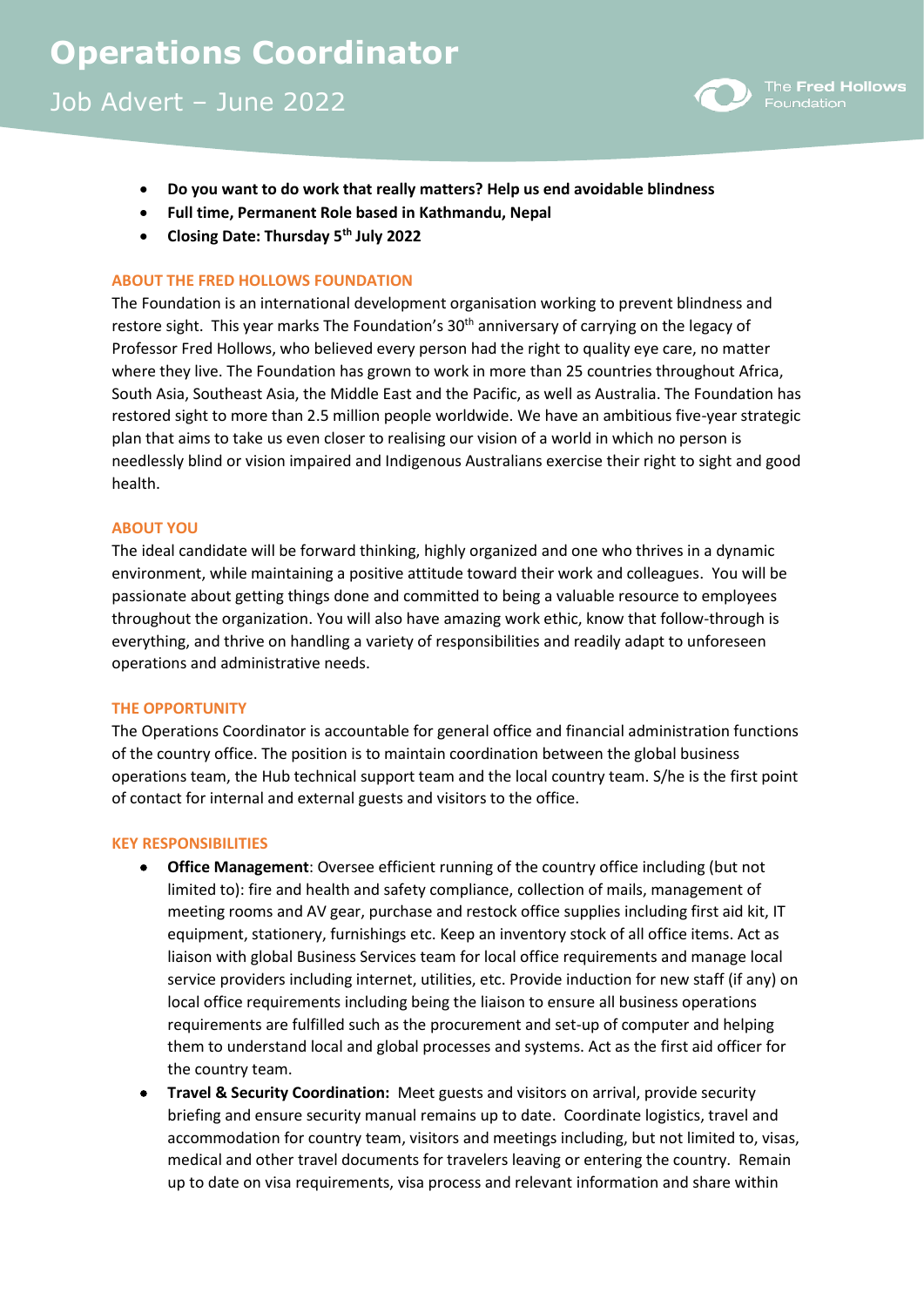organization for clear information. Ensure incident reports are completed and submitted in a timely manner. Manage vehicles, leases and repairs, car hire and drivers as required.

- **Administrative Support:** Oversee the efficient running of the country office including (but not limited to) coordination of procurement functions to ensure appropriate suppliers and vendors successfully fulfill the needs of FHF and partners through the provision of goods and services in line with FHF standards of governance. Assist with operational reports and updating of policies in line with FHF standards. Provide administrative support for the local team including the compilation of internal reports such as risk and ensure their timely submission. Liaise with and assist the global IT service desk to fulfil local IT support needs for the office and staff.
- **Finance Administration**: prepare and process requisitions for the country team in iPOS and work with global finance team to ensure timely payment of invoices, manage petty cash, stamps and attend the bank as required. Observing, reviewing, and analyzing processes to identify inefficiencies and areas where improvements could be made.
- **Hub Technical Support**: in addition to the general local office and financial administration functions, the operations Coordinator will also be accountable as a technical Support resource within the HUB providing functional support across other aspects of the hubs and clusters in areas such as ensuring transactional and reporting systems and processes are maintained across the group of clusters and countries in which the role is located.
- **Maintain good relationships**: with staff, visitors, and providers to ensure efficient running of the office.
- Other tasks as requested by your manager

# **WHAT YOU'LL NEED TO SUCCEED**

- Experience in providing administrative support and managing a small office.
- Experience in business management, including accounting skills and undertaking bookkeeping activities.
- Experience working with the Microsoft office suite including Outlook calendar management and office technology functions such as WiFi, phones, and printers.
- Experience working as part of a team.
- Experience working in a culturally diverse team.

## **HOW WE RECOGNISE YOUR CONTRIBUTION**

Through our internal programs and employee benefits we aim to create an environment where you will feel supported and empowered. Whether your focus is on continuous learning, professional development or finding an environment which enables you to thrive while balancing family or personal commitments, we have a range of programs in place to support you. Including:

- Generous salary packaging we provide access to not-for-profit salary packaging options, which will increase your take home pay, we also offer 17.5% annual leave loading
- Flexible work environment we focus on output, not hours and enable you to prioritise your health and wellbeing
- Generous leave allowances we offer time off for culturally significant/ceremonial leave, paid parental leave; 5 days bonus leave every year; and an annual Foundation-wide "Me Day"
- Ongoing commitment to your continuous learning and career development through tailored leadership and professional development programs, access to Linkedin Learning and focused development conversations.